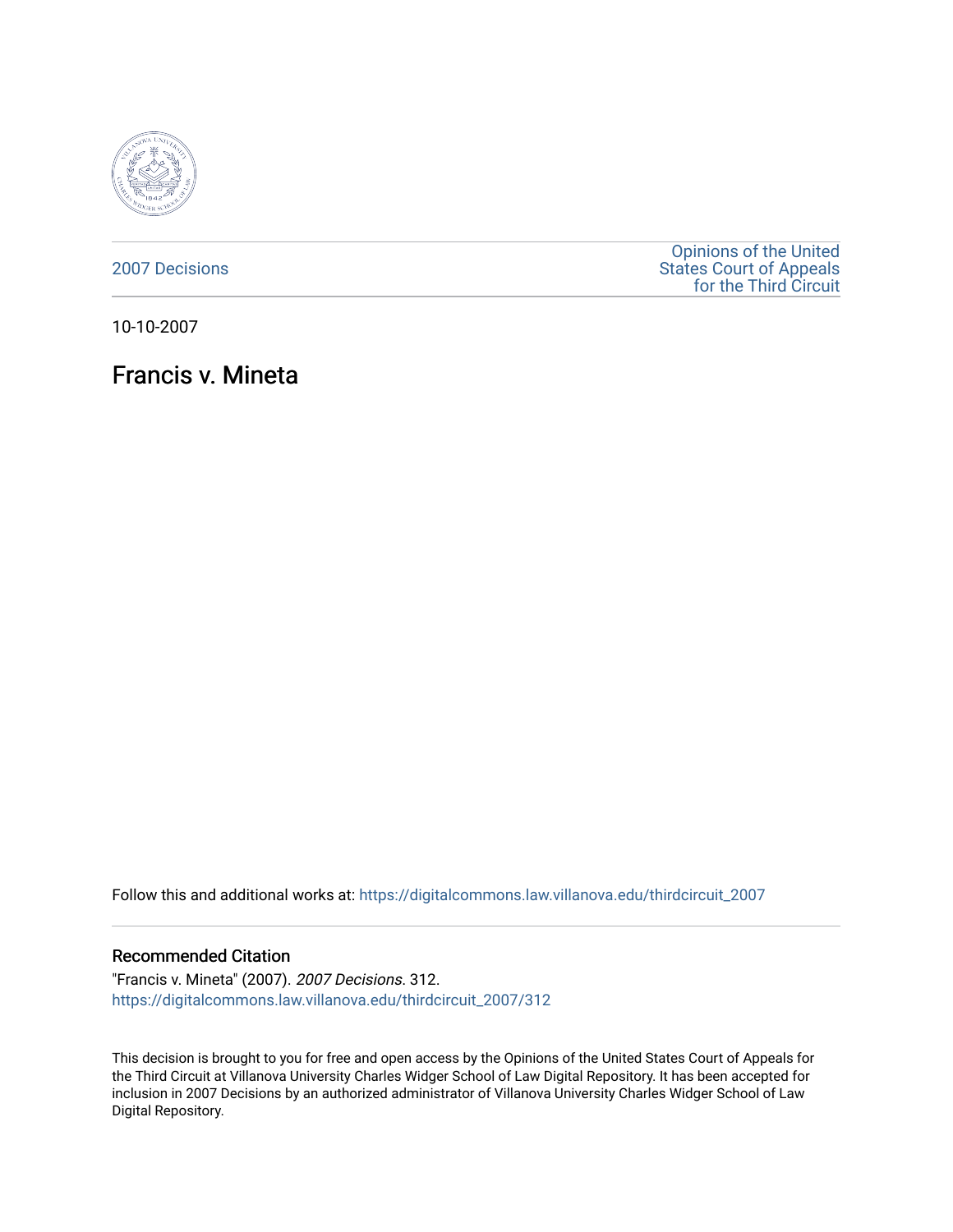#### **PRECEDENTIAL**

# UNITED STATES COURT OF APPEALS FOR THE THIRD CIRCUIT

No: 06-1293

# ALBION FRANCIS,

Appellant

v.

# NORMAN Y. MINETA; TRANSPORTATION SECURITY ADMINISTRATION; U.S. DEPARTMENT OF TRANSPORTATION; UNITED STATES OF AMERICA

Appeal from the District Court of the Virgin Islands (Civil No. 03-cv-00039) District Judge: Hon. Raymond L. Finch

Argued: December 6, 2006

Before: McKEE, BARRY and STAPLETON, *Circuit Judges*,

(Filed; October 10, 2007)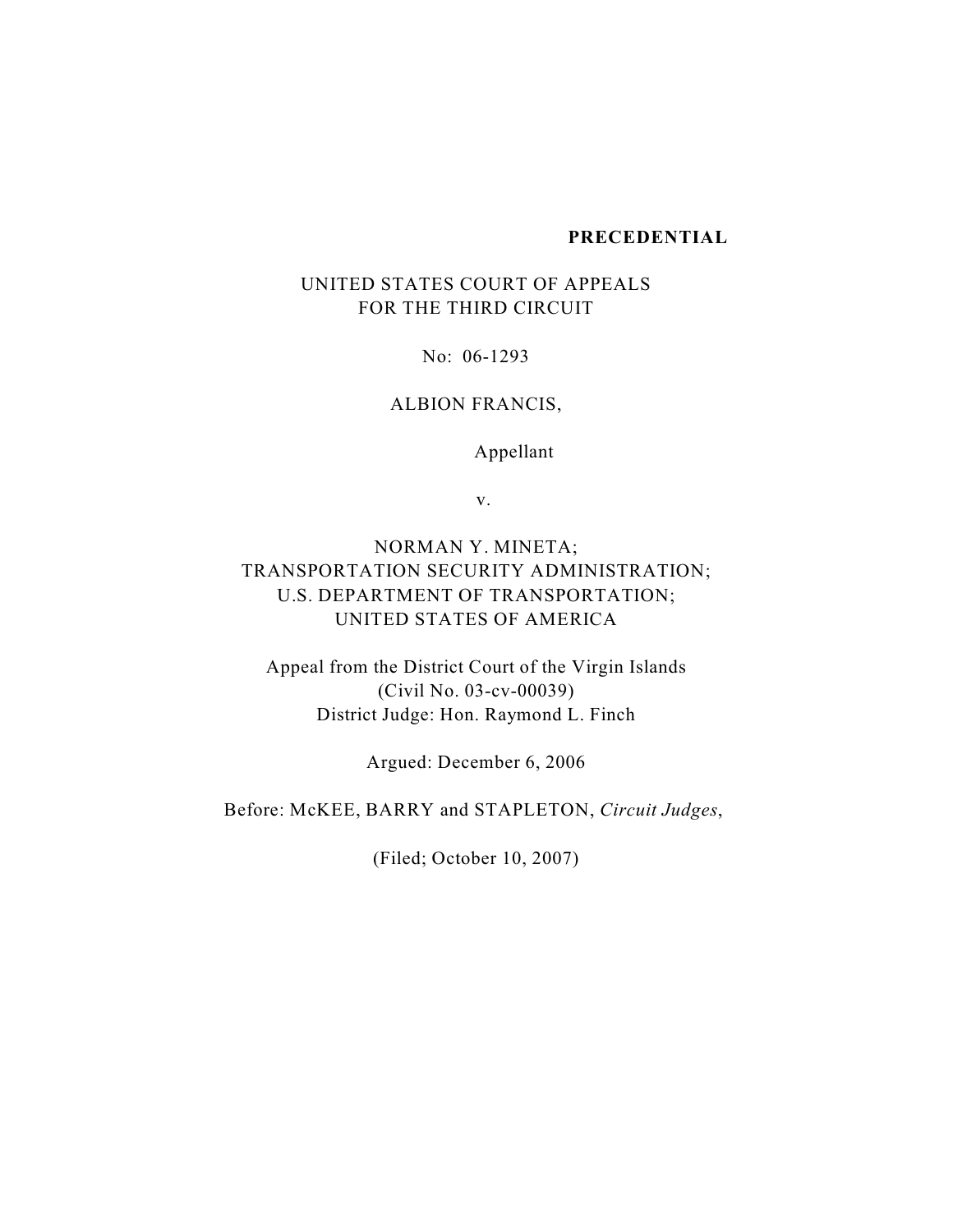VINCENT A. COLIANNI, ESQ.(Argued) Colianni & Colianni 1138 King Street Christiansted, VI 00820 *Attorneys for Appellant*

PETER D. KEISLER, ESQ. Assistant Attorney General ANTHONY J. JENKINS, ESQ. United States Attorney MARLEIGH D. DOVER, ESQ. MATTHEW M. COLLETTE, ESQ. (Argued) Attorneys, Appellate Staff Civil Division Department of Justice Washington, D.C. 20530 *Attorneys for Appellee*s

## OPINION

McKEE, *Circuit Judge*.

Albion Francis, a former federal employee, appeals the District Court's dismissal, pursuant to Fed.R.Civ.P. 12(b)(1), of the employment discrimination claim he attempted to bring under the Religious Freedom Restoration Act, 42 U.S.C. §§ 2000bb-2000bb-4. The District Court held that it lacked subject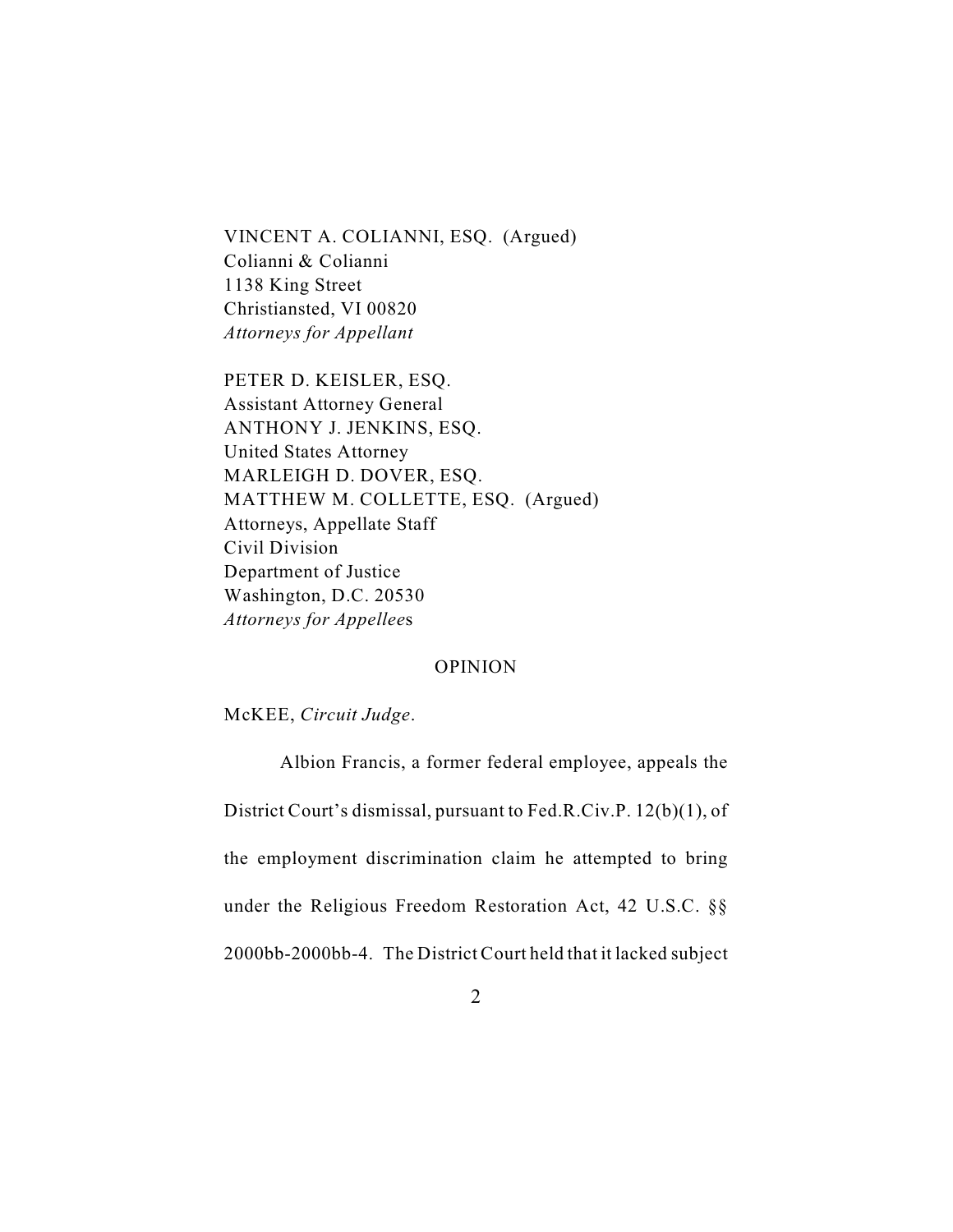matter jurisdiction over Francis's claim of religious discrimination because any such claim must be brought under Title VII of the Civil Rights Act of 1964. The District Court also held that the action must be dismissed for lack of subject matter jurisdiction because Francis failed to exhaust his administrative remedies under Title VII. *See* 42 U.S.C. §  $20003 - 16(c)$ .

We disagree with the District Court's finding that it did not have subject matter jurisdiction. It had federal question subject matter jurisdiction under 28 U.S.C. § 1331. However, because we "may affirm a result reached by a District Court on different reasons, as long as the record supports the judgment," *Brumfield v. Sanders*, 232 F.3d 376, 379 n.2 (3d Cir. 2000) (citation omitted), we will affirm as a dismissal under Fed.R.Civ.P. 12(b)(6) for failure to state a claim upon which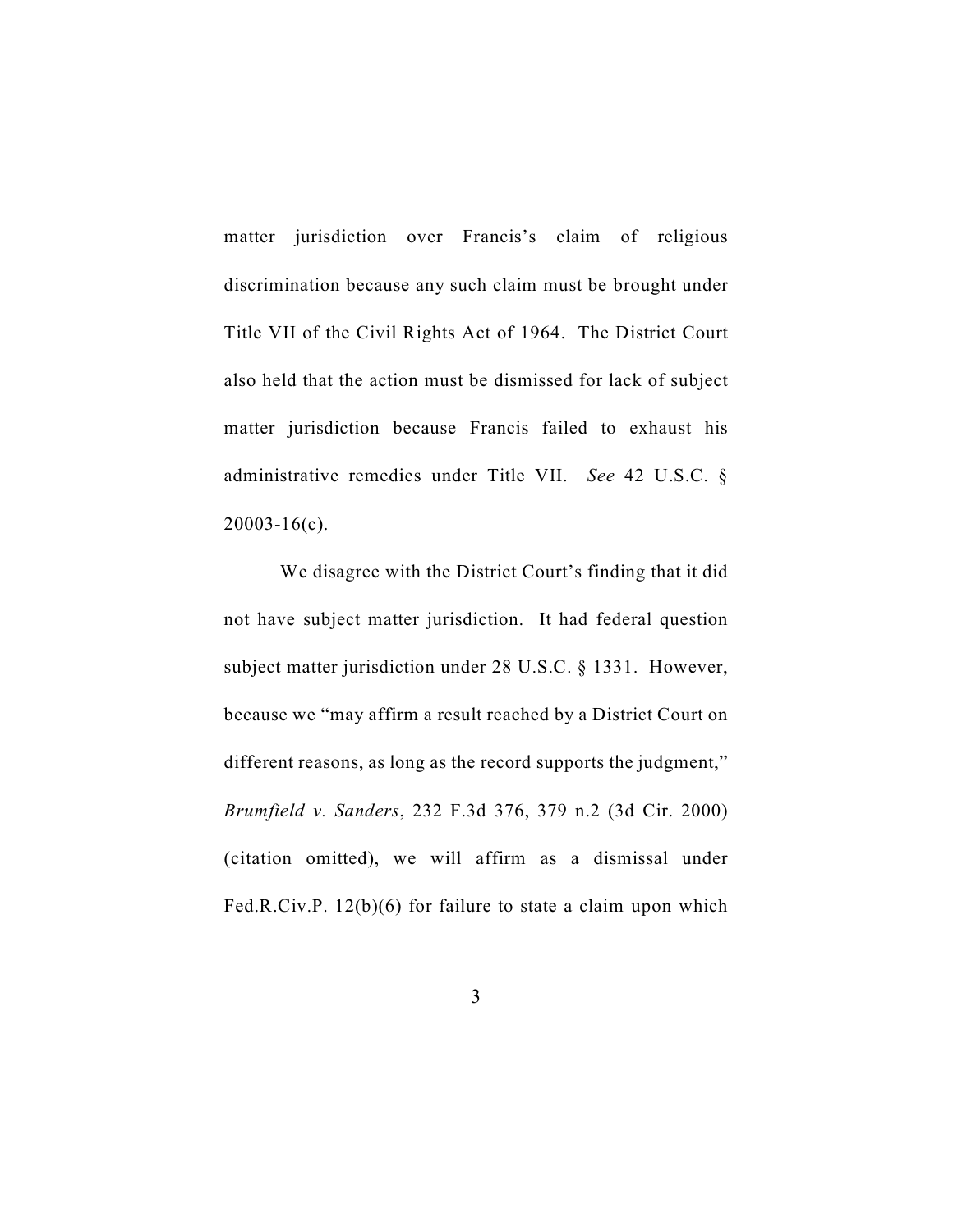relief can be granted.<sup>1</sup>

As we explained in *Robinson v. Dalton*, 107 F.3d 1018, 1021-22

(3d Cir. 1997):

Although the district court in this case described its preliminary evaluation as "jurisdictional," this court has previously determined that questions of whether a plaintiff has timely exhausted the administrative remedies in Title VII actions "are in the nature of statutes of limitation. They do not affect the district court's subject matter jurisdiction." Moreover, in Title VII cases courts are permitted in certain limited circumstances to equitably toll filing requirements, even if there has been a complete failure to file, which necessarily precludes characterizing such requirements as "jurisdictional."

 $<sup>1</sup>$ "In considering a Motion to Dismiss pursuant to Rule</sup> 12(b)(6) of the Federal Rules of Civil Procedure, the Court accepts as true all allegations in the Plaintiff's Complaint and all reasonable inferences that can be drawn therefrom after construing them in the light most favorable to the non-movant." *Bright v. Westmoreland County*, 380 F.3d 729, 735 (3d Cir. 2004) (citation omitted). "Dismissal is not proper unless it clearly appears that no relief can be granted under any set of facts that could be proved consistently with the plaintiff's allegations." *Id*. (citation and internal quotations omitted).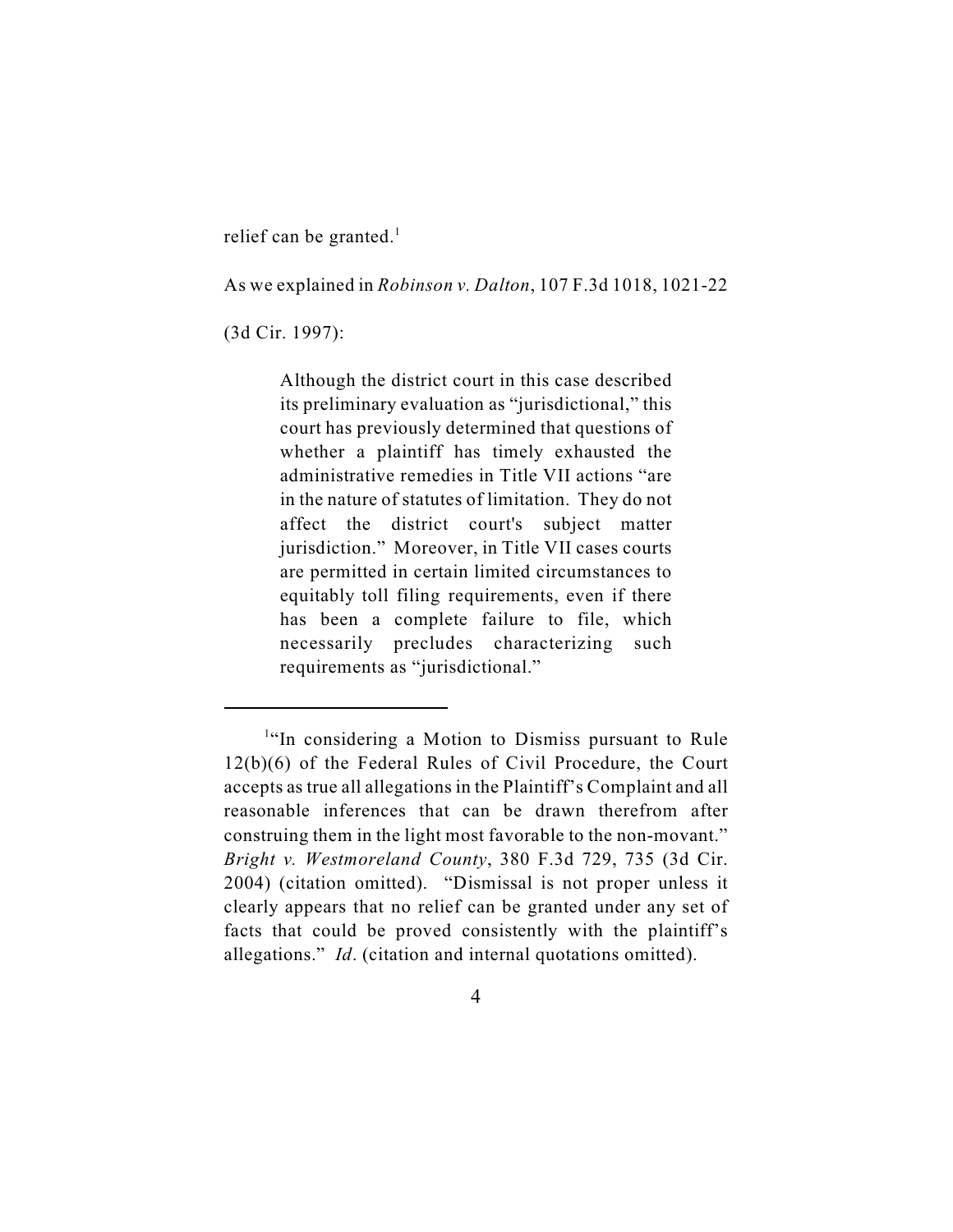It follows that the . . . motion to dismiss should have been treated under Rule 12(b)(6).

(citations omitted).

#### **I. FACTUAL BACKGROUND**

In 2001, Congress enacted the Aviation and Transportation Security Act, Pub. L. No. 107-71, 115 Stat. 597 (2001), creating a federal workforce to screen passengers and cargo at the nation's commercial airports. *Am. Fed'n of Gov't Employees v. Loy*, 367 F.3d 932, 934 (D.C. Cir. 2004). Pursuant to the authority contained in that Act, the Transportation Security Administration ("TSA") assumed responsibility for security screening in the nation's commercial airports.<sup>2</sup>

 $2$  Pursuant to the Department of Homeland Security Reorganization Plan (Nov. 25, 2002), as required by Section 1502 of the Department of Homeland Security Act of 2002, Pub. [L. No. 107-296, 116 Stat. 2135 \(2002\)](http://web2.westlaw.com/find/default.wl?tf=-1&rs=WLW7.06&fn=_top&sv=Split&tc=-1&findtype=l&docname=UU(ID79FB6899E-2C448F9EC1A-546081C08AC)&db=1077005&vr=2.0&rp=%2ffind%2fdefault.wl&mt=Westlaw), TSA was (continued...)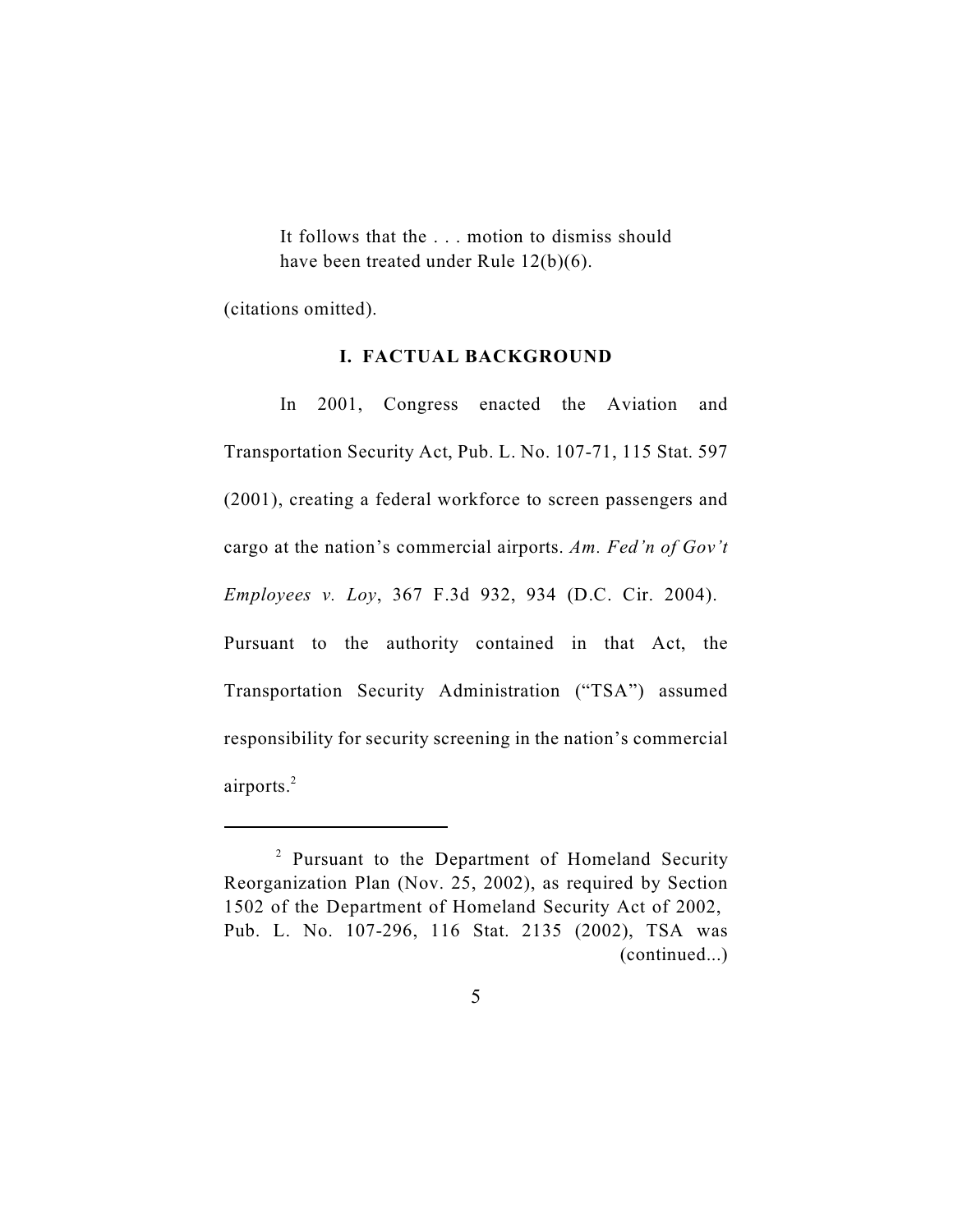In October 2002, TSA hired Albion Francis as a security screener at the Henry E. Rohlsen Airport in St. Croix, U.S. Virgin Islands. Francis is an African-American male who wears his hair in dreadlocks, which he declares to be "an important expression of [his] sincerely held religious beliefs."

All new TSA employees are required to undergo forty hours of classroom training and sixty hours of on-the-job training. On October 20, 2002, TSA's new transportation screeners in the Virgin Islands, including Francis, began their training at the Rohlsen Airport. Prior to administering the oath of employment to the screeners, Deputy Federal Security Director Lawrence Londer told the new screeners that they were part of a uniformed service and were therefore subject to the

 $^{2}$ (...continued)

transferred from the Department of Transportation to the Department of Homeland Security, effective March 1, 2003.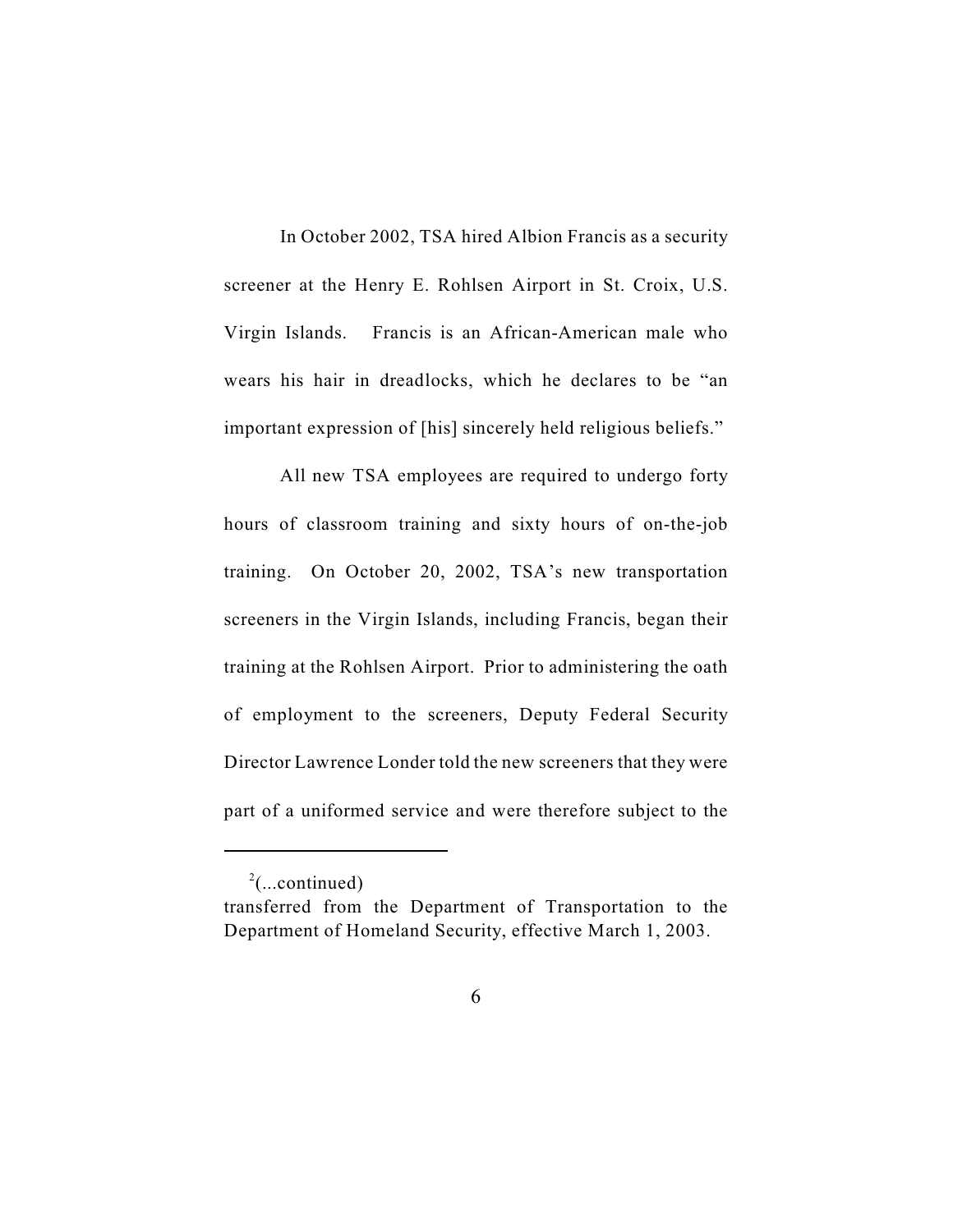mandatory grooming policy that TSA had established for its uniformed employees. Londer stated that if this policy presented a problem to anyone, he/she should not take the oath of employment. He then administered the oath of employment to those present, including Francis.

At an orientation session approximately one week later, TSA screening manager Steven Betz noticed that three screeners, including Francis, had hairstyles that did not conform to the agency's grooming policy, and he informed them that they had to conform to that policy.

Francis alleges that he informed Betz that he would not cut his dreadlocks, and told him that the refusal to cut his dreadlocks was based on his religious beliefs. Francis further alleges that Betz then ordered him to sign a separation agreement, terminating his employment. Thereafter, Francis filed the instant suit in the District Court.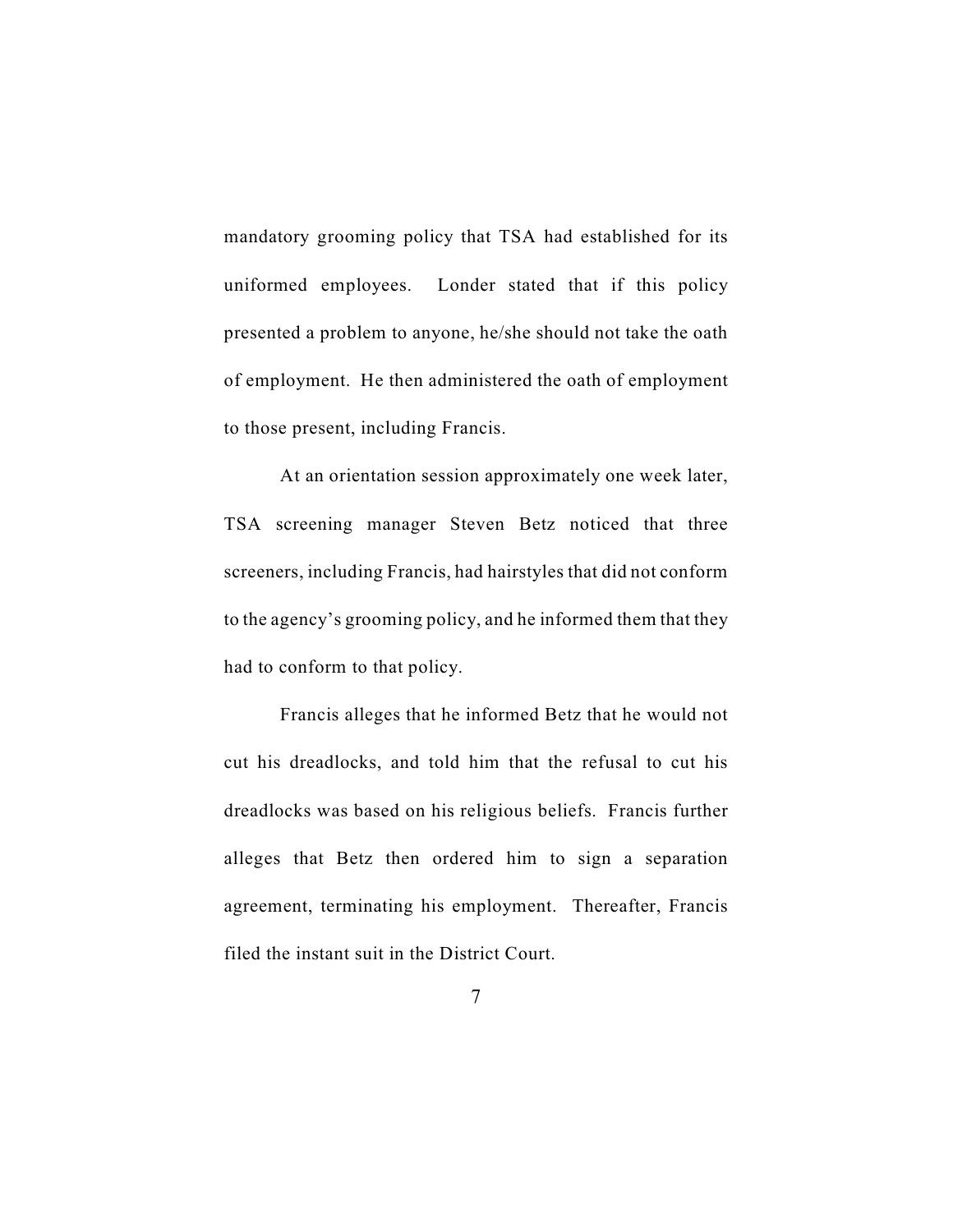## **II. DISTRICT COURT PROCEEDINGS**

Francis asserts a cause of action for religious discrimination under the Religious Freedom Restoration Act  $("RFRA")$ , 42 U.S.C. §§ 2000bb-2000bb-4. He named as defendants: Norman Y. Mineta, the then - Secretary of Transportation; the Department of Transportation; the TSA; and the United States. The one-count complaint alleges that TSA fired him because he refused to comply with TSA's grooming policy. It also alleges that the grooming policy, as applied to him, violates RFRA because it substantially burdens his sincerely held religious beliefs without furthering any

<sup>&</sup>lt;sup>3</sup>The RFRA applies only to the federal government. In *City of Boerne v. Flores*, 521 U.S. 507 (1997), the Supreme Court held that the Act was unconstitutional, as applied to the states, under section 5 of the Fourteenth Amendment.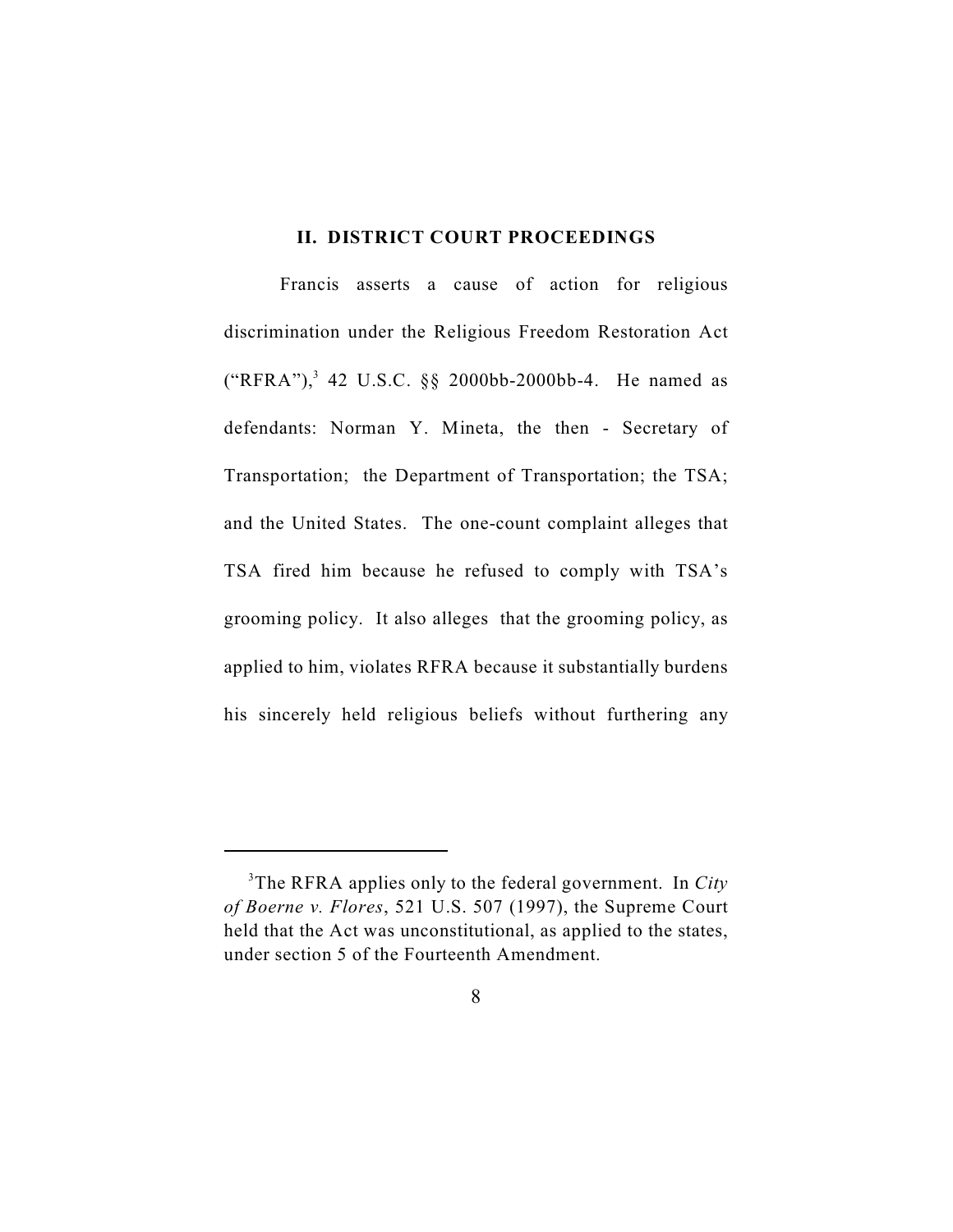compelling governmental interest.<sup>4</sup>

The Government moved to dismiss based on lack of subject matter jurisdiction under Fed. R. Civ. P. 12(b)(1). The Government argued that Title VII of the Civil Rights Act of 1964 is the exclusive remedy for asserting claims of federal employment discrimination. The Government also argued that the suit should be dismissed because Francis had not exhausted his administrative remedies.

In granting the Government's motion to dismiss, the District Court held that the comprehensive and exclusive remedial scheme of Title VII precludes Francis's attempt to obtain redress under RFRA. The District Court also agreed that Francis was required to administratively exhaust his claim as

<sup>&</sup>lt;sup>4</sup> Francis sought compensatory damages, reinstatement and injunctive relief against the enforcement of the grooming policy, as well as attorneys' fees and costs.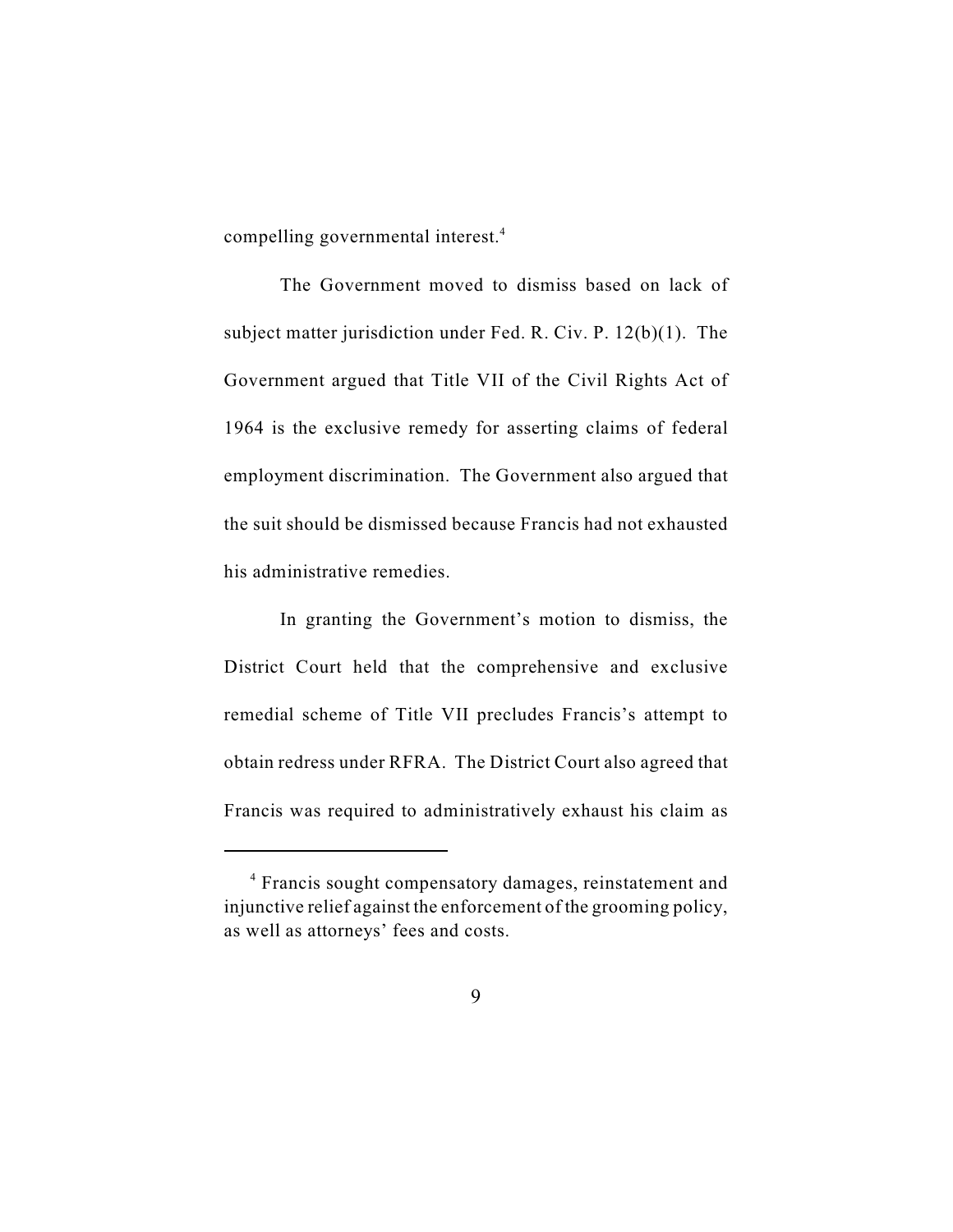provided in Title VII. This appeal followed.

## **III. DISCUSSION**

As noted above, Francis claims that his dreadlocks have religious significance and that TSA's grooming policy substantially burdens his free exercise of religion because it forces him to remove the dreadlocks despite their religious significance. Francis argues that the policy can not be applied to him under RFRA unless the Government can demonstrate that it furthers a compelling governmental interest. He relies upon the following provisions of RFRA:

§ 2000bb-1. Free exercise of religion protected

(a) In general

Government shall not substantially burden a person's exercise of religion even if the burden results from a rule of general applicability, except as provided in subsection (b) of this section.

(b) Exception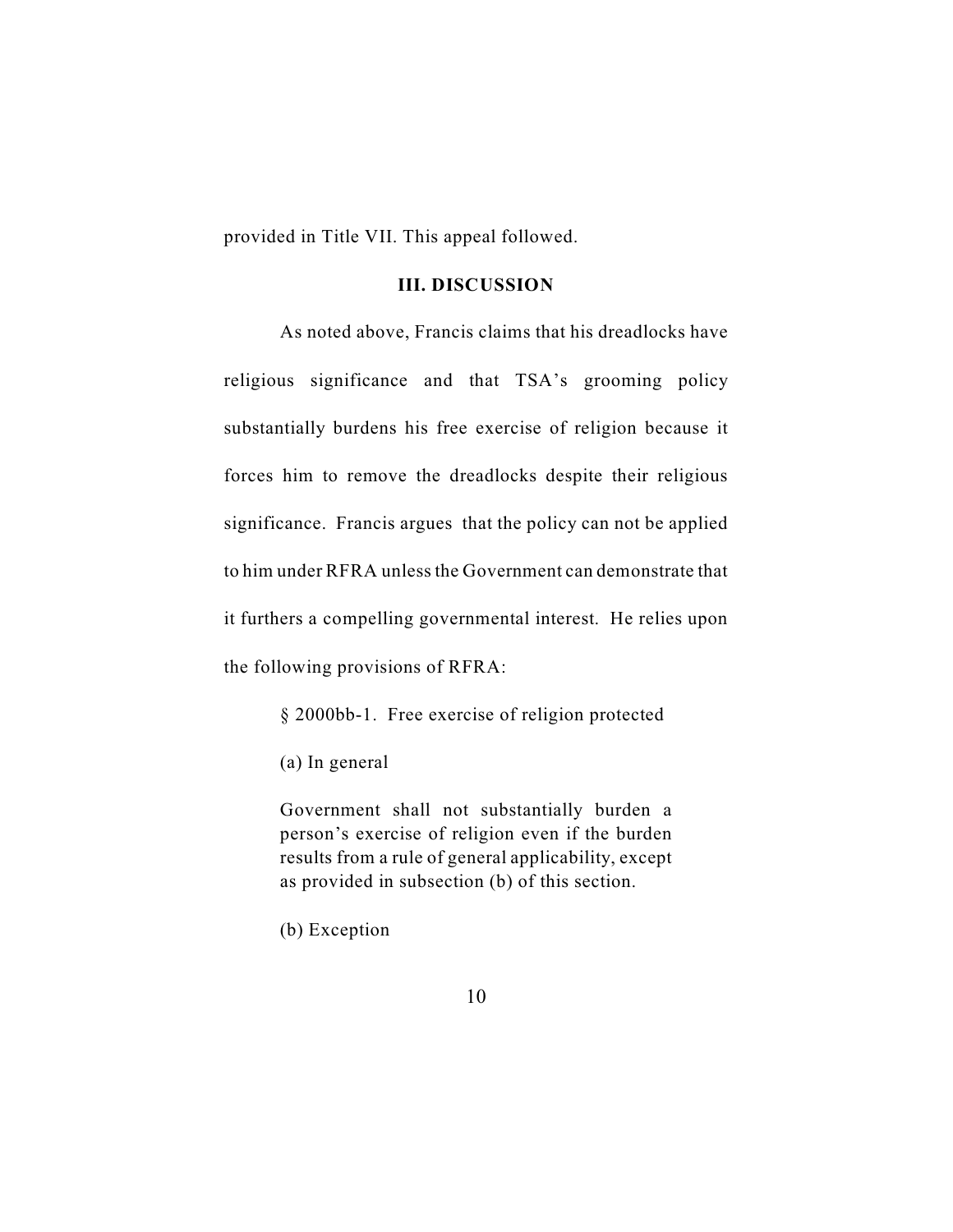Government may substantially burden a person's exercise of religion only if it demonstrates that application of the burden to the person --

(1) is in furtherance of a compelling governmental interest; and

(2) is the least restrictive means of furthering that compelling governmental interest.

42 U.S.C. § 2000bb-1(a)-(b).

Francis also claims that the plain text of RFRA "clearly gives [him] and other federal employees a right to sue under the statute." He points to two subsections to support his claim: (1) § 2000bb(b)(2) (stating that one of the purposes of RFRA is "to provide a claim or defense to persons whose religious exercise is substantially burdened by government."); and  $(2)$  § 2000bb-1(c) ("A person whose religious exercise has been burdened in violation of this section may assert that violation as a claim or defense in a judicial proceeding and obtain appropriate relief against a government. Standing to assert a claim or defense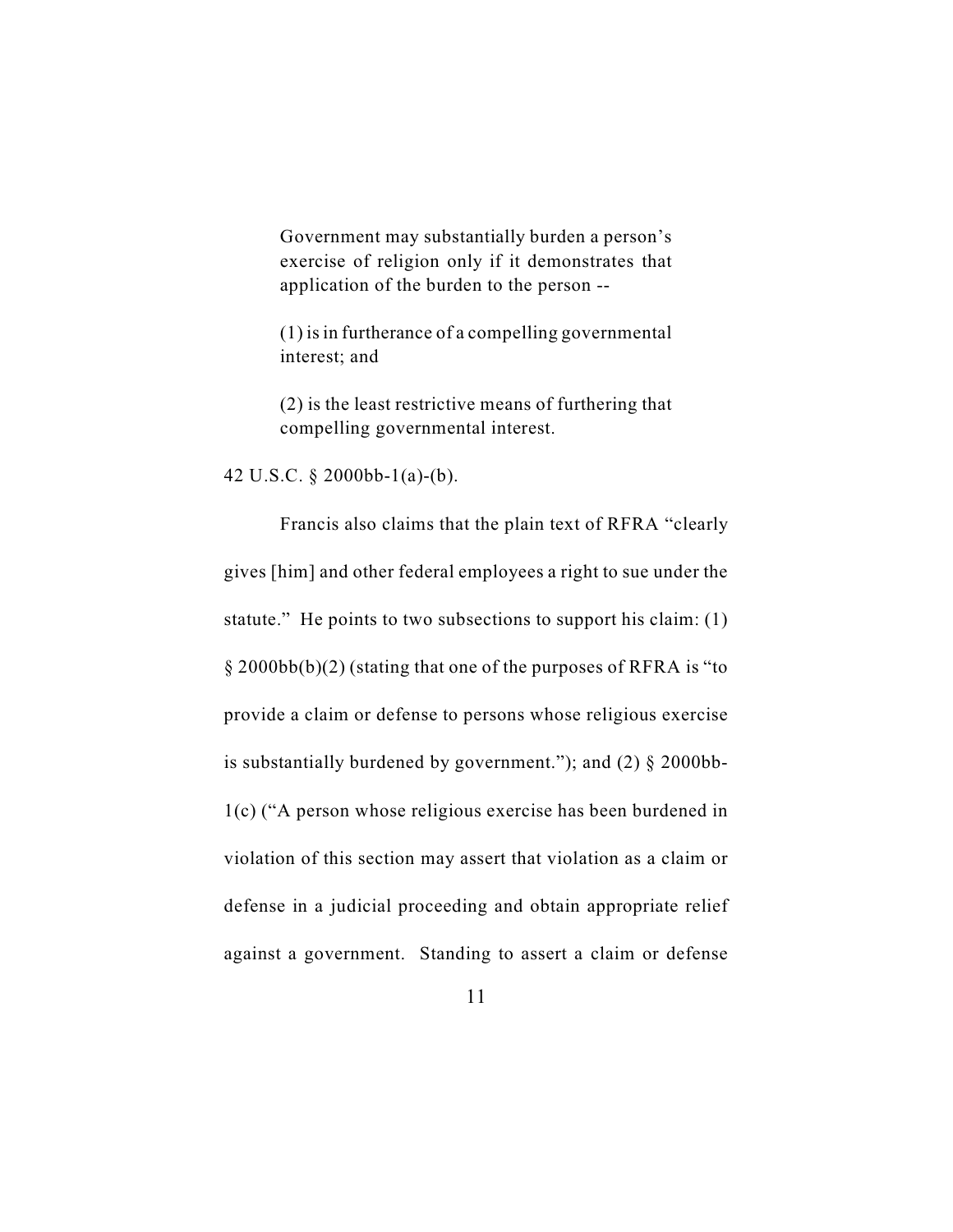under this section shall be governed by the general rules of standing under article III of the Constitution.").

We can best respond to Francis's reliance on RFRA by reiterating the background of that statute. In *Adams v. Comm'r of Internal Revenue*, we explained: "[i]n enacting RFRA, Congress specifically announced its intent to 'restore' the 'compelling interest' test set forth in *Sherbert v.Verner* and *Wisconsin v. Yoder* . . . and 'to guarantee its application in all cases where free exercise of religion is substantially burdened[.]'" 170 F.3d 173, 176 (3d Cir. 1999) (quoting 42 U.S.C.  $\S$  2000bb(b)(1)).

Under the compelling interest test, the Supreme Court had traditionally held that laws that substantially burden the free exercise of religion must be supported by a compelling interest to survive scrutiny under the First Amendment. However, in 1990, the Supreme Court decided *Employment Div., Dep't of*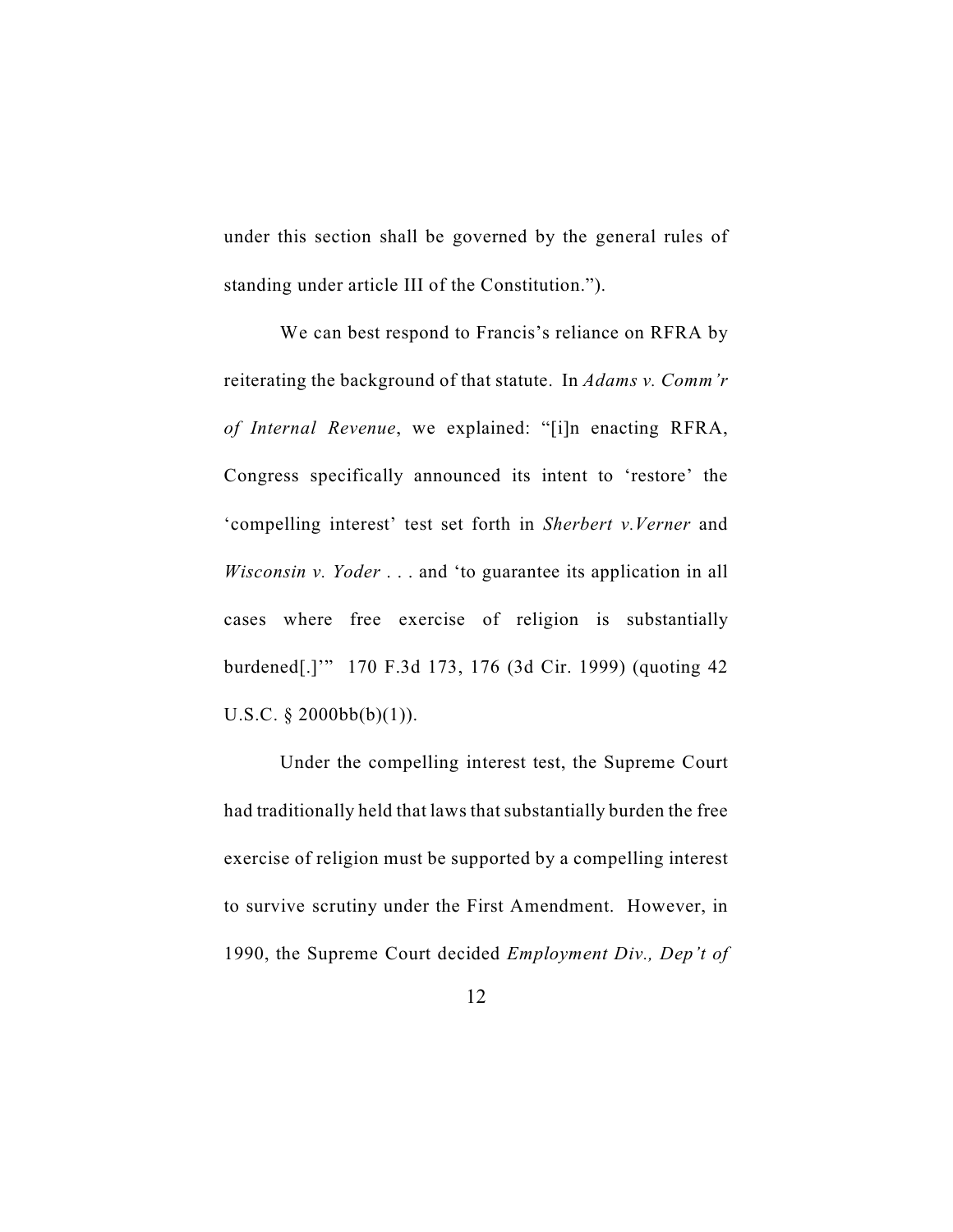*Human Res. v. Smith*, 494 U.S. 872 (1990). There, the Supreme Court held that the Free Exercise Clause did not require Oregon to exempt the sacramental ingestion of peyote by members of the Native American Church from Oregon's criminal drug laws. *Id.* at 877-82. The Court concluded that such generally applicable laws may be applied to religious exercise even in the absence of a compelling governmental interest. *Id*. at 884-89. Congress responded by enacting RFRA.

Enacted in 1993, RFRA applies to "all Federal law" and the implementation of that law, "whether statutory or otherwise," adopted both before and after the passage of RFRA. 42 U.S.C. § 2000bb-3(a). Despite the apparent limitless scope of RFRA, Congress was careful to circumscribe its reach. Accordingly, in a section captioned "Other Areas of Law are Unaffected," the Senate Report on RFRA states: "[a]lthough the purpose of this act is only to overturn the Supreme Court's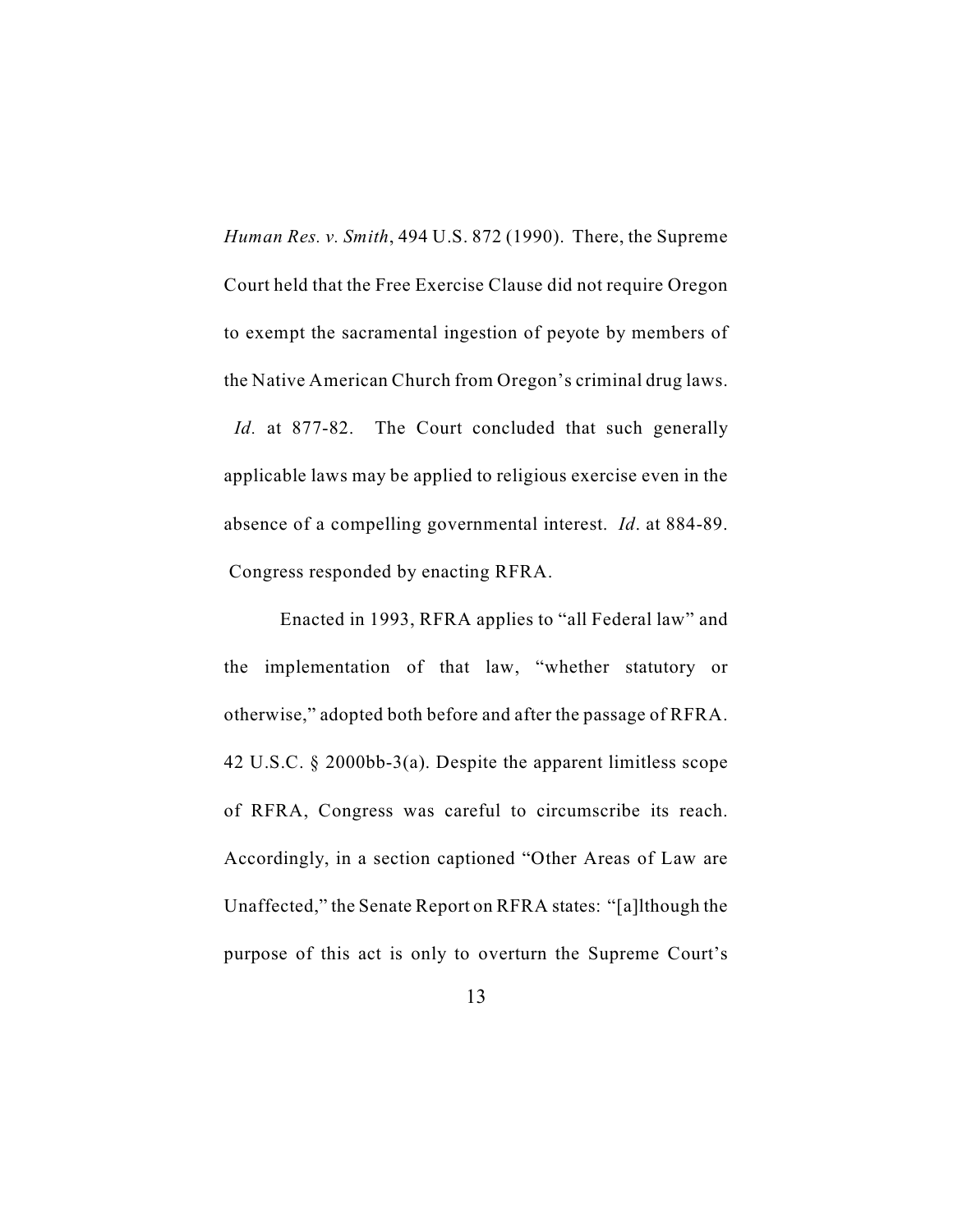decision in *Smith*, concerns have been raised that the act could have unintended consequences and unsettle other areas of law." S. Rep. No. 103-111, at 12 (1993), as reprinted in 1993 U.S.C.C.A.N. 1879, 1902. The Report then discusses a number of areas that are not affected by RFRA, including Title VII. It explains: "[n]othing in this act shall be construed as affecting religious accommodation under title VII of the Civil Rights Act of 1964." *Id.* at 13, as reprinted in 1993 U.S.C.C.A.N. at 1903. The House Report on RFRA contains nearly identical language. *See* H.R. Rep. No. 103-88, at 9 (1993).

It is not surprising that nothing in RFRA alters the exclusive nature of Title VII with regard to employees' claims of religion-based employment discrimination. Nothing in pre-*Smith* case law permitted an employee alleging employment discrimination based on religion to bypass Title VII's exclusive and comprehensive scheme. Accordingly, since RFRA was only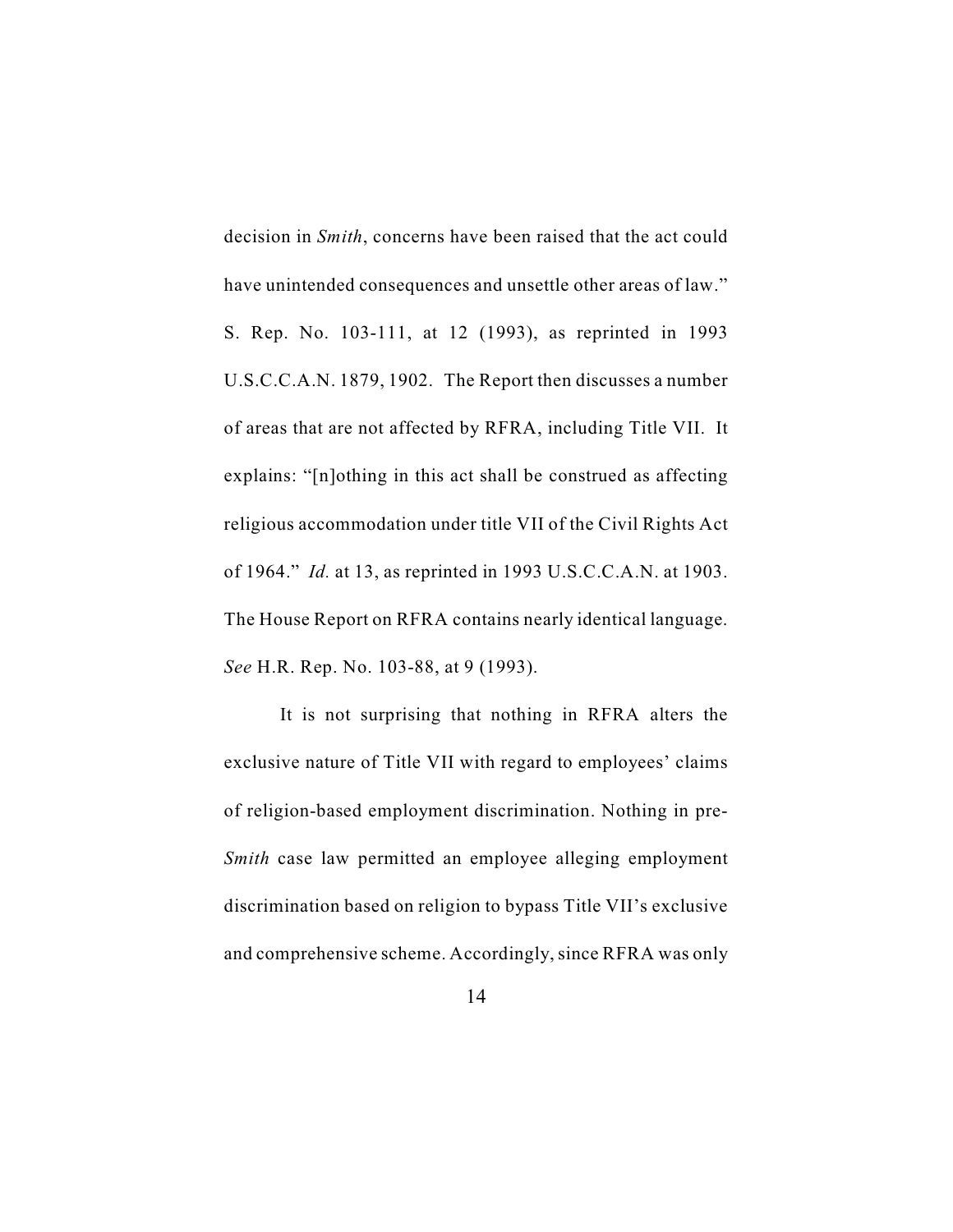enacted to overturn *Smith* and restore pre-*Smith* case law, the Senate Report merely clarifies that Congress did not intend RFRA to subsume other statutory schemes.

Francis claims the District Court erred in considering this legislative history and disregarding the plain language of RFRA. However, as we shall discuss, the plain text of RFRA does not necessarily advance our inquiry because, according to Francis, RFRA subsumes the prohibition on employment discrimination that is the hallmark of Title VII. Thus, to the extent that there is any ambiguity about RFRA's impact on Title VII, legislative history becomes a useful and appropriate tool for our inquiry into congressional intent. *See In re Mehta*, 310 F.3d 308 (3d Cir. 2002). Even a cursory examination of the text of Title VII reveals that RFRA's legislative history can guide that inquiry.

Title VII of the Civil Rights Act of 1964 makes it "an unlawful employment practice for an employer . . . to discharge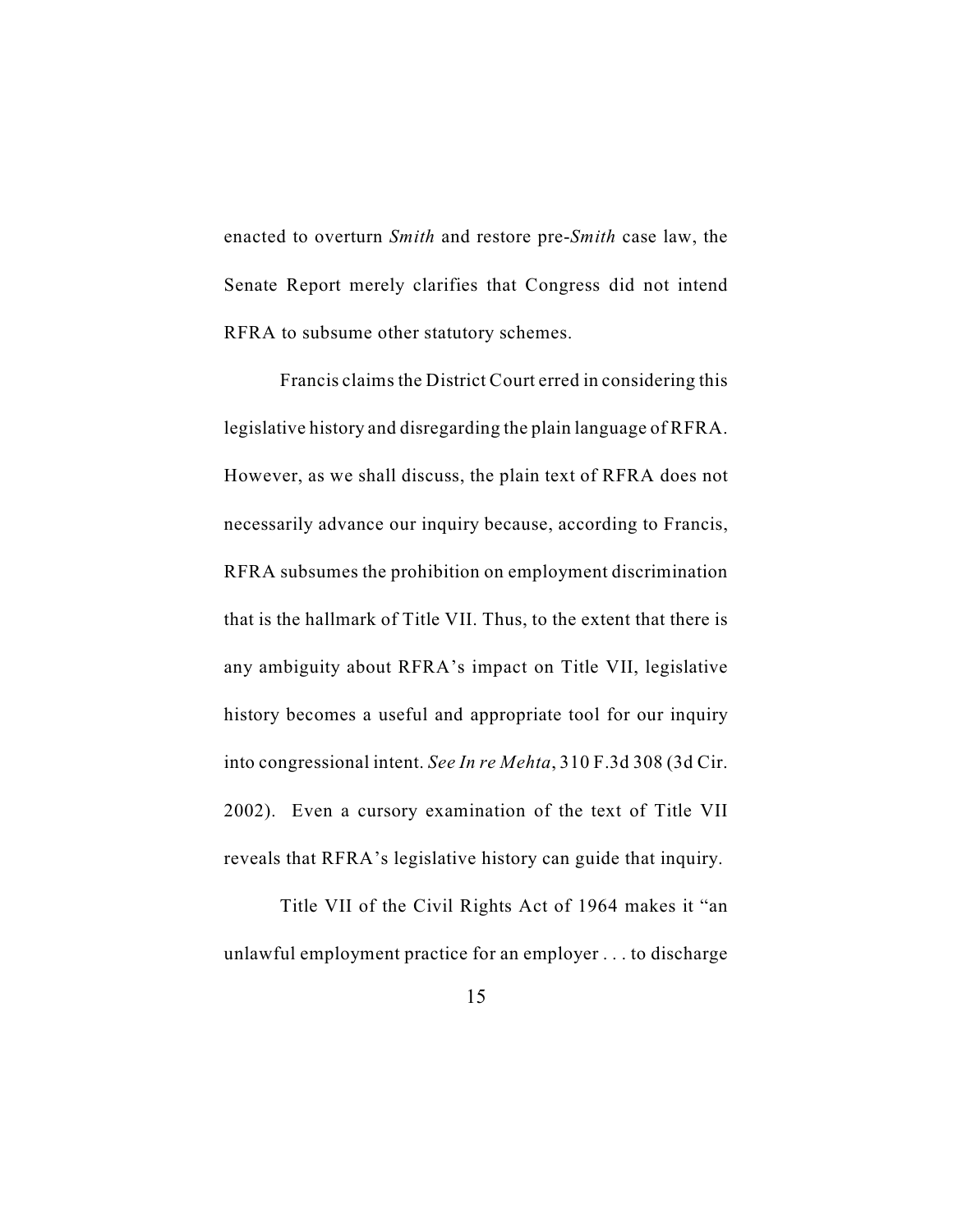any individual, or otherwise to discriminate against any individual with respect to his compensation, terms, conditions, or privileges of employment, because of such individual's . . . religion[.]" 42 U.S.C. § 2000e-2(a)(1). Section 2000e(j) of Title 42 defines "religion" to include "all aspects of religious observance and practice, as well as belief, unless an employer demonstrates that he is unable to reasonably accommodate to an employee's or prospective employee's religious observance or practice without undue hardship on the conduct of the employer's business." In enacting this provision, Congress clearly intended to make it unlawful "for an employer not to make reasonable accommodations, short of undue hardship, for the religious practices of his employees and prospective employees." *Trans World Airlines, Inc. v. Hardison*, 432 U.S. 63, 74 (1977).

In 1972, Congress extended Title VII's protection to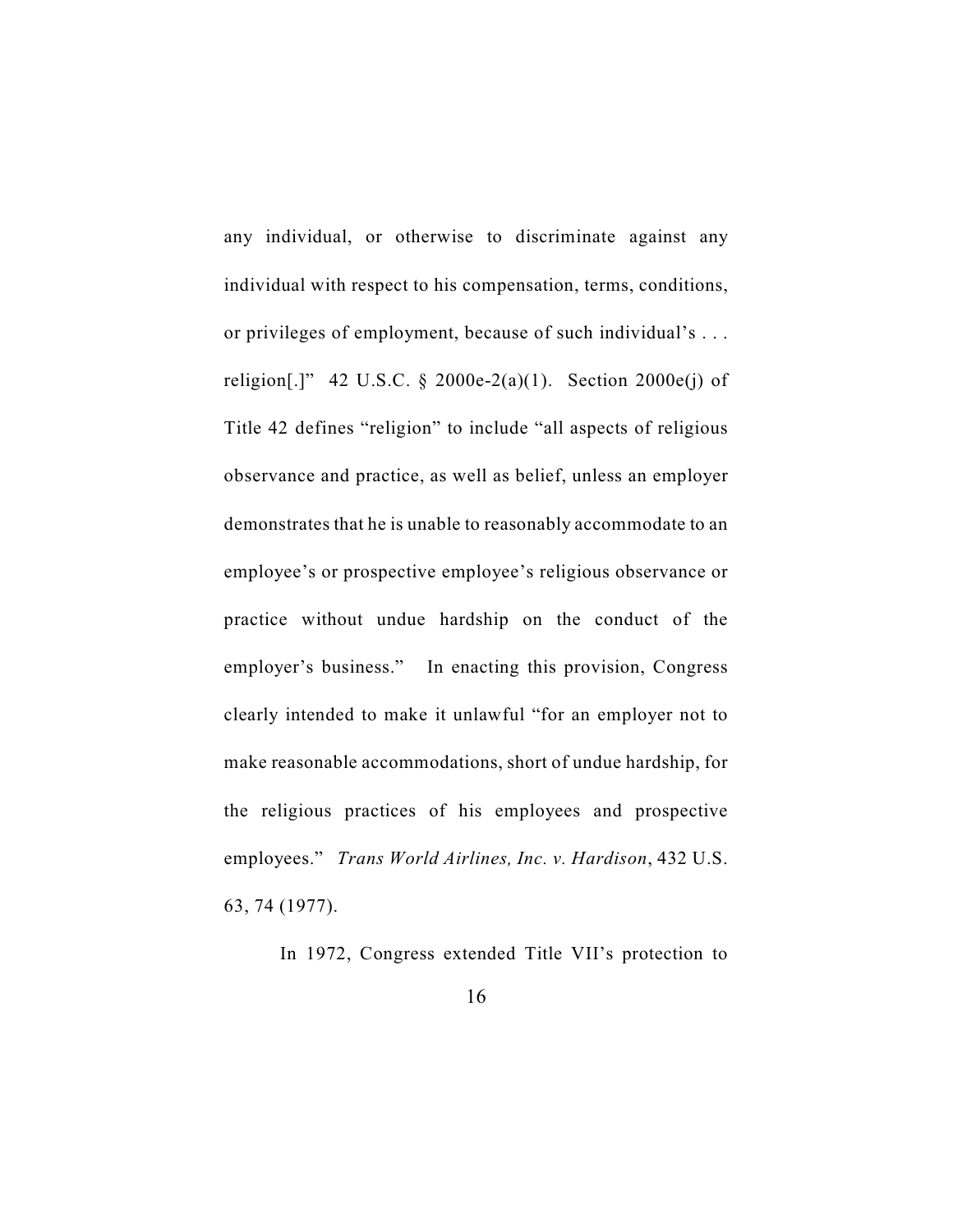federal employees. 42 U.S.C. § 2000e-16 provides that "[a]ll personnel actions affecting employees or applicants for employment" in military departments, executive agencies, and several specified governmental entities "shall be made free from any discrimination based on race, color, religion, sex or national origin." Thereafter, the Supreme Court held that Title VII is the "exclusive, pre-emptive administrative and judicial scheme for the redress of federal employment discrimination." *Brown v. GSA*, 425 U.S. 820, 829 (1976).<sup>5</sup> Title VII thus sweeps within its reach all claims of employment discrimination whether they are based on religion or another enumerated form of discrimination that may impact a constitutionally protected right. As we explained in *Owens v. United States*, "[i]nterpretation of

<sup>&</sup>lt;sup>5</sup>Because Title VII's protections were extended to federal employees, federal employees complaining of employment discrimination became subject to Title VII's administrative exhaustion requirements. *Brown,* 425 U.S. at, 833.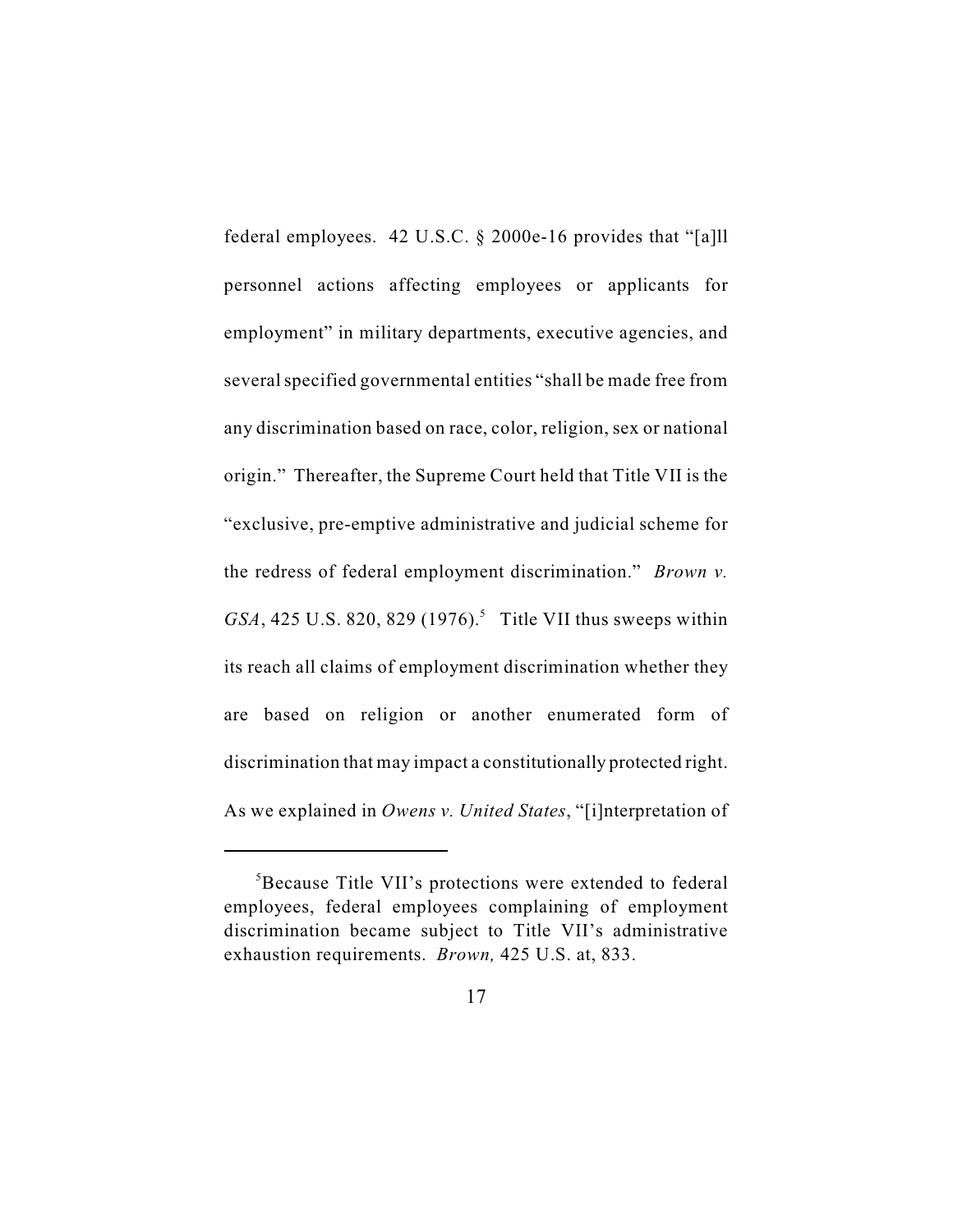Title VII has shown that Title VII . . . 'precludes actions against federal officials for alleged constitutional violations as well as actions under other federal legislation.'" 822 F.2d 408, 410 (3d Cir. 1987) (quoting *Kizas v. Webster*, 707 F.2d 524, 542 (D.C. Cir. 1983)).

Francis's complaint alleges, *inter alia*, that in firing him for not cutting his dreadlocks, the TSA violated his right to freely exercise his religion. He claims that he was terminated because his religious practice (wearing dreadlocks) was inconsistent with TSA's grooming policy. He is suing because that policy failed to accommodate his religiously-based conduct. But that is an attempt to use RFRA to force the TSA to accommodate wearing dreadlocks because they have religious significance. The legislative history that we have discussed demonstrates that Congress did not intend RFRA to create a vehicle for allowing religious accommodation claims in the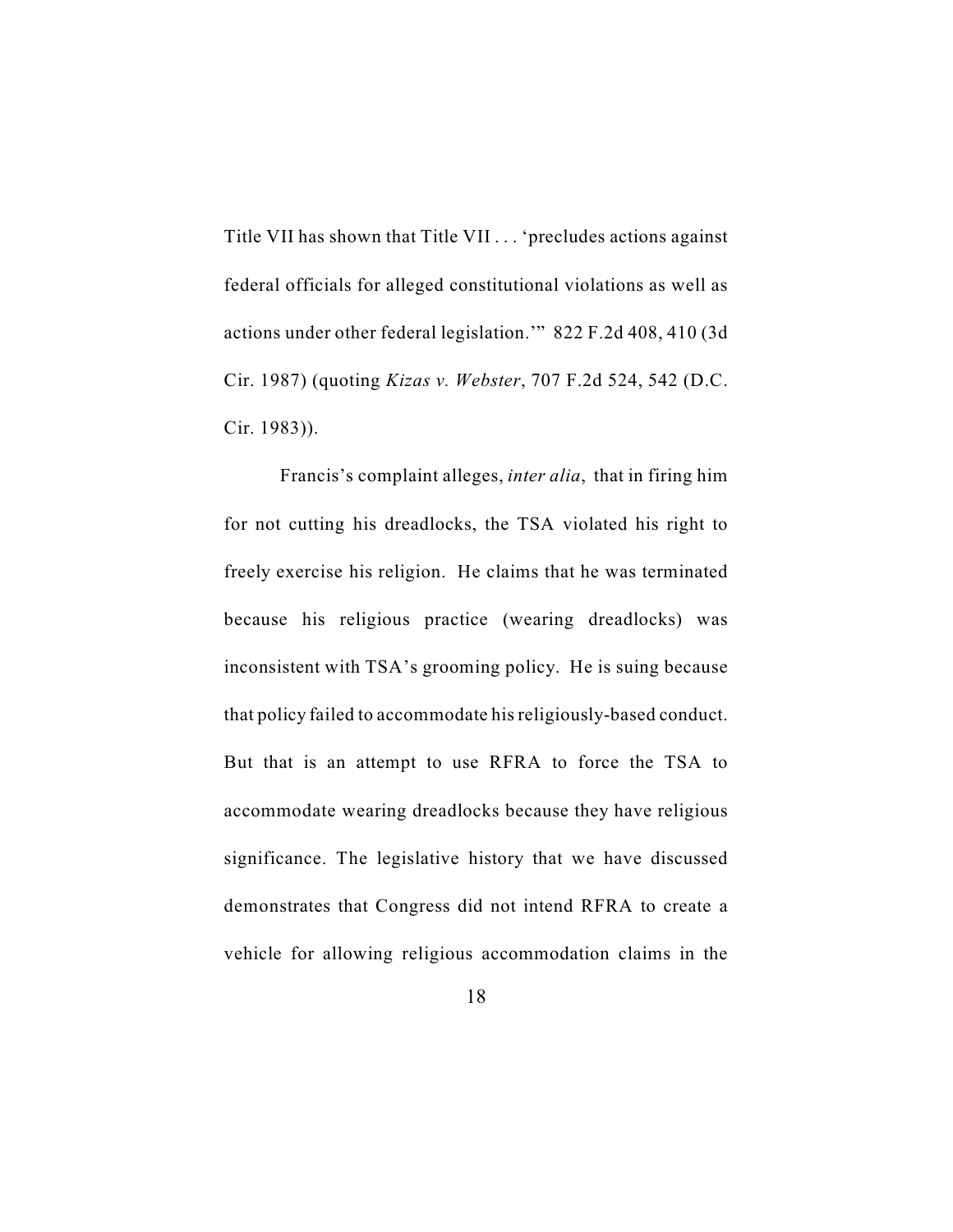context of federal employment to do an end run around the legislative scheme of Title VII.<sup>6</sup> The Supreme Court framed the issue before it in *Brown*, as follows: "[i]s . . . the Civil Rights Act of 1964, . . . [as amended,] the exclusive individual remedy available to a federal employee complaining of job-related racial discrimination?" 425 U.S. at 824-25. It is equally clear that Title VII provides the exclusive remedy for job-related claims of federal religious discrimination, despite Francis's attempt to rely upon the provisions of RFRA.

## **III.**

One matter remains. Because the District Court found that Title VII precludes Francis's RFRA claim, it also held that Francis was required to exhaust administrative remedies under Title VII. *See* 42 U.S.C. § 20003-16(c); *Brown*, 425 U.S. at

 ${}^6$ The Government concedes that the conduct alleged by Francis clearly falls within the purview of Title VII.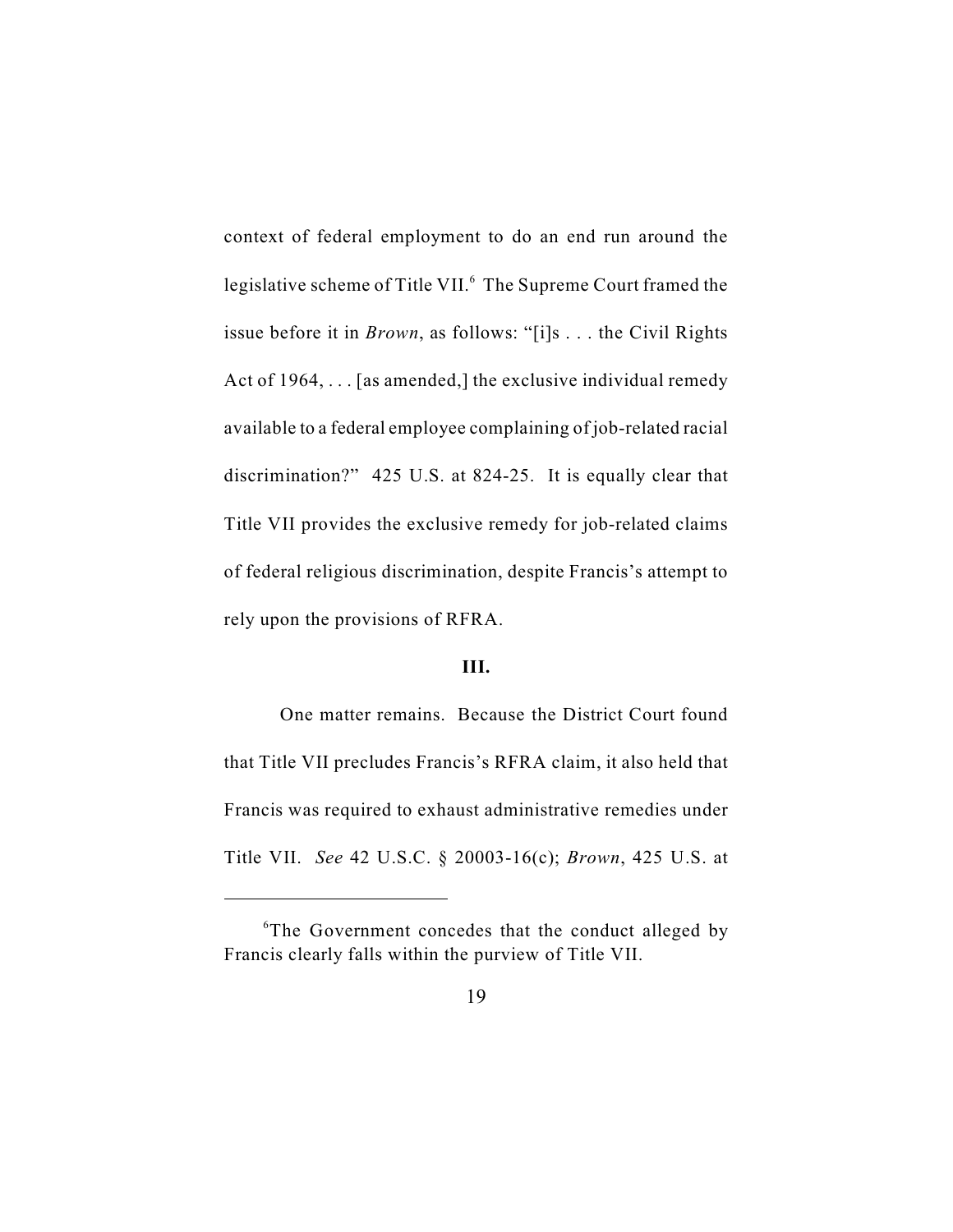832-33. Since Francis did not exhaust his remedies, the District Court dismissed his claim. Francis claims that was error and insists that his "RFRA claim" is not subject to the exhaustion requirements of Title VII. However, as we have explained, his claim is not a RFRA claim; rather, it is a Title VII claim and Title VII requires exhaustion.

## **IV.**

Accordingly, the order of the District Court dismissing Francis's complaint will be affirmed.<sup>7</sup>

 $\alpha$ <sup>7</sup> Judge Stapleton concurs, but writes separately to discuss this claim of employment discrimination based on religion. We do not disagree with his discussion.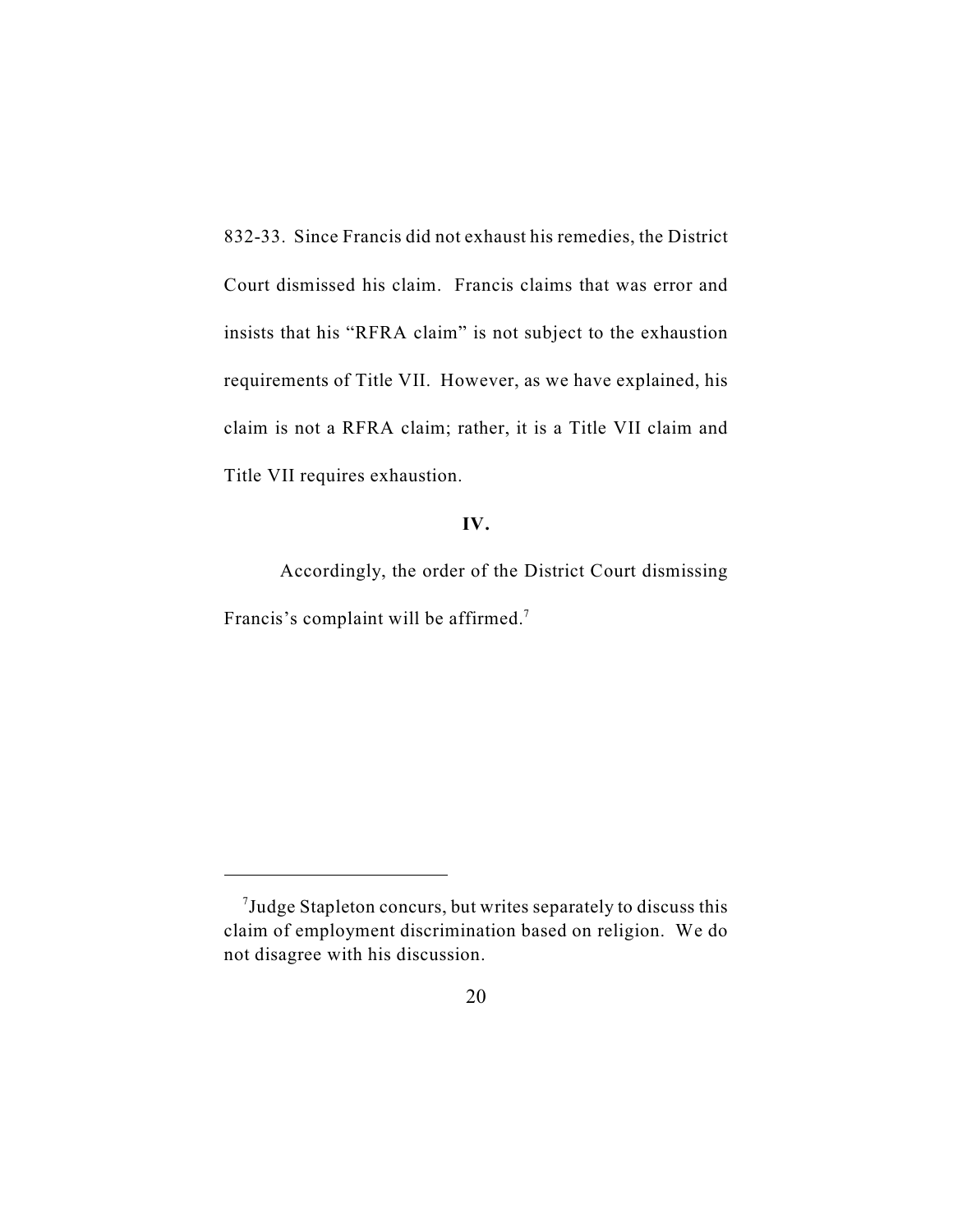STAPLETON, Circuit Judge, concurring. In my view, resolution of the issue before us requires only a straightforward application of Supreme Court precedent. Francis's argument is foreclosed by the Supreme Court's ruling in *Brown v. General Services Administration*, 425 U.S. 820 (1976). By its terms, 42 U.S.C. § 2000bb-1(c) would seem to provide Mr. Francis with a cause of action. That statute, however, is in tension with § 717 of Title VII, 42 U.S.C. § 2000e-16, which imposes several procedural requirements on a federal employee raising claims of employment discrimination that must be met before the employee can sue in federal district court. In *Brown*, 425 U.S. at 829, the Supreme Court held that Title VII provides "the exclusive, pre-emptive administrative and judicial scheme for the redress of federal employment discrimination," and, accordingly, Brown (the plaintiff in that case) could not enforce his right under 42 U.S.C. § 1981 to be free from racial employment discrimination without resort to that exclusive administrative and judicial scheme.

The Court gave two reasons for its holding in *Brown*. First, given the detail and comprehensiveness of the remedial scheme in § 717 of Title VII, the Court held that § 717 should supersede more general statutes under the canon of statutory interpretation that resolves tension between specific statutes and general statutes in favor of specific statutes. *Id.* at 834- 35. ("The balance, completeness, and structural integrity of  $\S 717$  are inconsistent with the petitioner's contention that  $\S$ 717(c) was designed merely to supplement other putative judicial relief."). Second, the Court explained that as a practical matter the entire Title VII remedial scheme for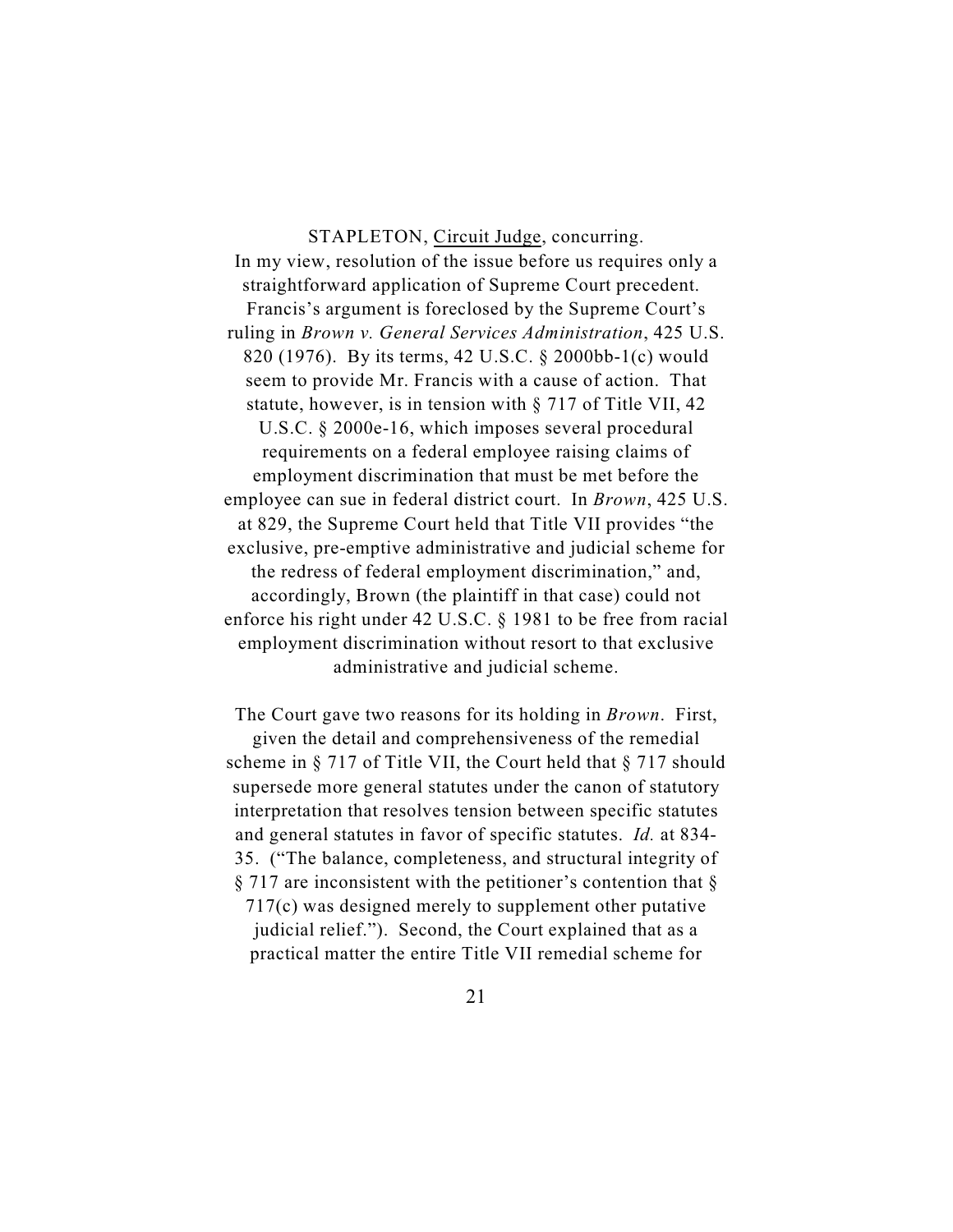federal employees would be undermined if a plaintiff could

circumvent its procedural requirements by "the simple expedient of putting a different label on the pleadings." *Id.* at 833. Twice this term, the Supreme Court has cited *Brown* for both of the general principles explained therein. *See Hinck v. United States*, 127 S. Ct. 2011, 2015 (2007); *EC Term of Years Trust v. United States*, 127 S. Ct. 1763, 1767 (2007).

Both principles applied in *Brown* are equally applicable here, and they compel us to hold that Francis can enforce his religious discrimination claim only through resort to the administrative and judicial scheme created by Title VII.. First, RFRA's remedial statute is general, while Title VII's is comprehensive and specific. Although it does not appear that any court of appeals has yet addressed the effect of Title VII on RFRA, our court and others have applied *Brown* in other similar contexts, holding that Title VII requires compliance with its remedial scheme whenever a government employee seeks to enforce a right created by another statute that is secured by Title VII as well. *See, e.g.*, *Ford v. West*, 222 F.3d 767, 772-73 (10th Cir. 2000) ("Plaintiff's [42 U.S.C.] § 1985(3) Fifth Amendment equal protection claim fails, however, because the Supreme Court has clearly held that

Title VII provides the exclusive judicial remedy for discrimination claims in federal employment"); *Rivera-Rosario v. U.S. Dep't of Agric.*, 151 F.3d 34, 38 (1st Cir. 1998) (rejecting plaintiff's claim under the Back Pay Act because "The Supreme Court has indicated that where the gravamen of the claim is Title VII discrimination, the only remedy available is under Title VII."); *Owens v. United States*, 822 F.2d 408, 410 (3d Cir. 1987) ("Interpretation of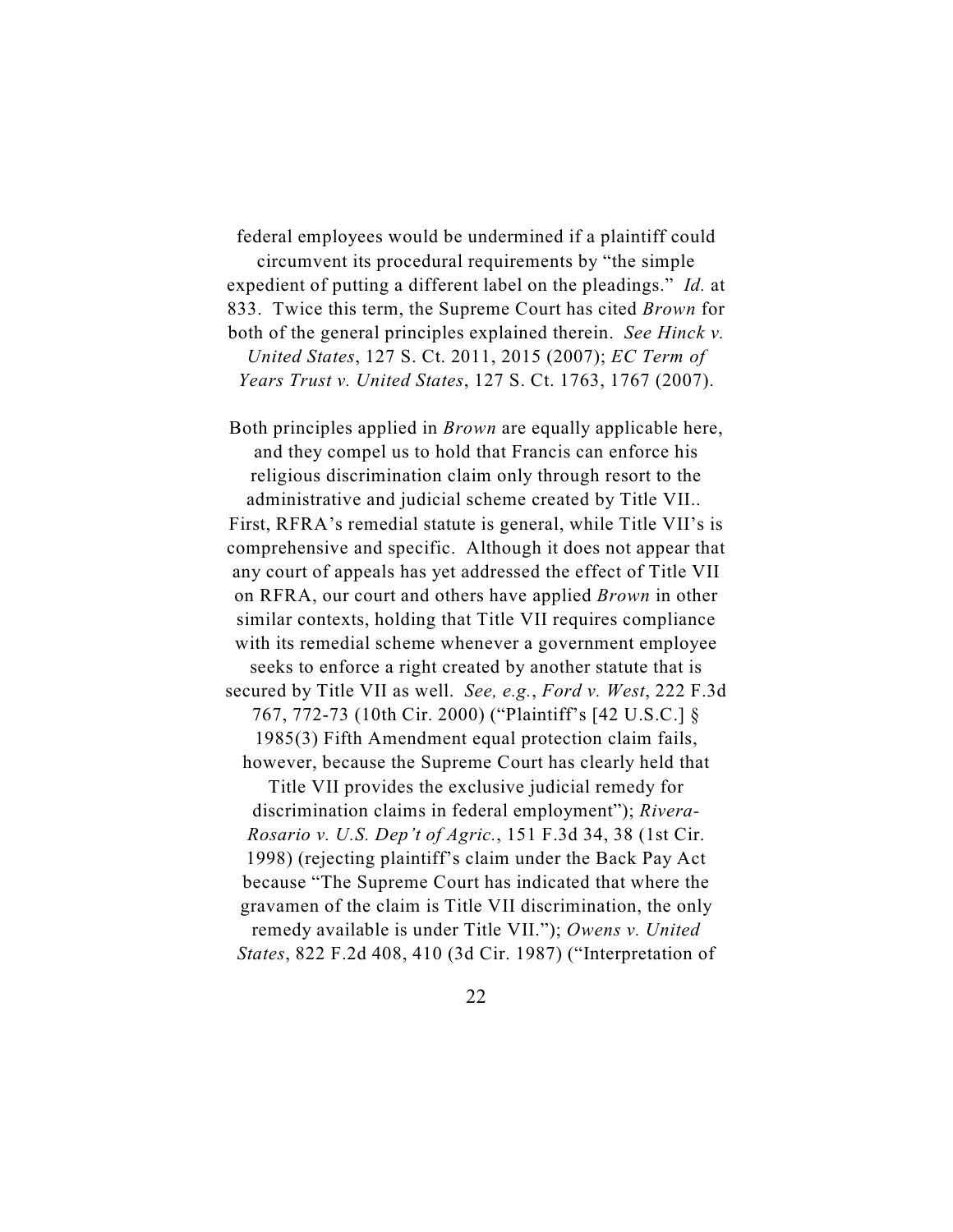Title VII has shown that Title VII provides federal employees a remedy that "precludes actions against federal officials for alleged constitutional violations as well as actions under other federal legislation."); *Gissen v. Tackman*, 537 F.2d 784, 786

(3d Cir. 1976) (en banc) (applying *Brown* to foreclose a plaintiff's claims under 42 U.S.C.  $\S$  1985).<sup>8</sup> Second, as was the case in *Brown*, if we allow Francis's claim to go forward, it would undermine the Title VII administrative and judicial scheme for federal employees claiming religious discrimination. Federal employees like Francis, who allege religious discrimination, would have no need to exhaust their administrative remedies under Title VII if they could go directly to federal court with identical claims framed as RFRA

claims. *Brown*, 425 U.S. at 833 ("Under the petitioners theory, by perverse operation of a type of Gresham's law,

§ 717, with its rigorous administrative exhaustion requirements and time limitations, would be driven out of currency were immediate access to the courts under other, less demanding statutes permissible.").

 $8$ As the Supreme Court noted in *Brown*, the canon of statutory interpretation that favors specific statutes over general statutes when the two are in tension applies regardless of the order of enactment of the statutes. *Brown*, 425 U.S. at 834-35 (citing cases). In *Owens*, we applied *Brown* to hold that Title VII foreclosed remedies otherwise available under § 1983, which was enacted after Title VII. It is therefore of no consequence that RFRA was enacted in 1993, while § 717 of Title VII was enacted in 1972.